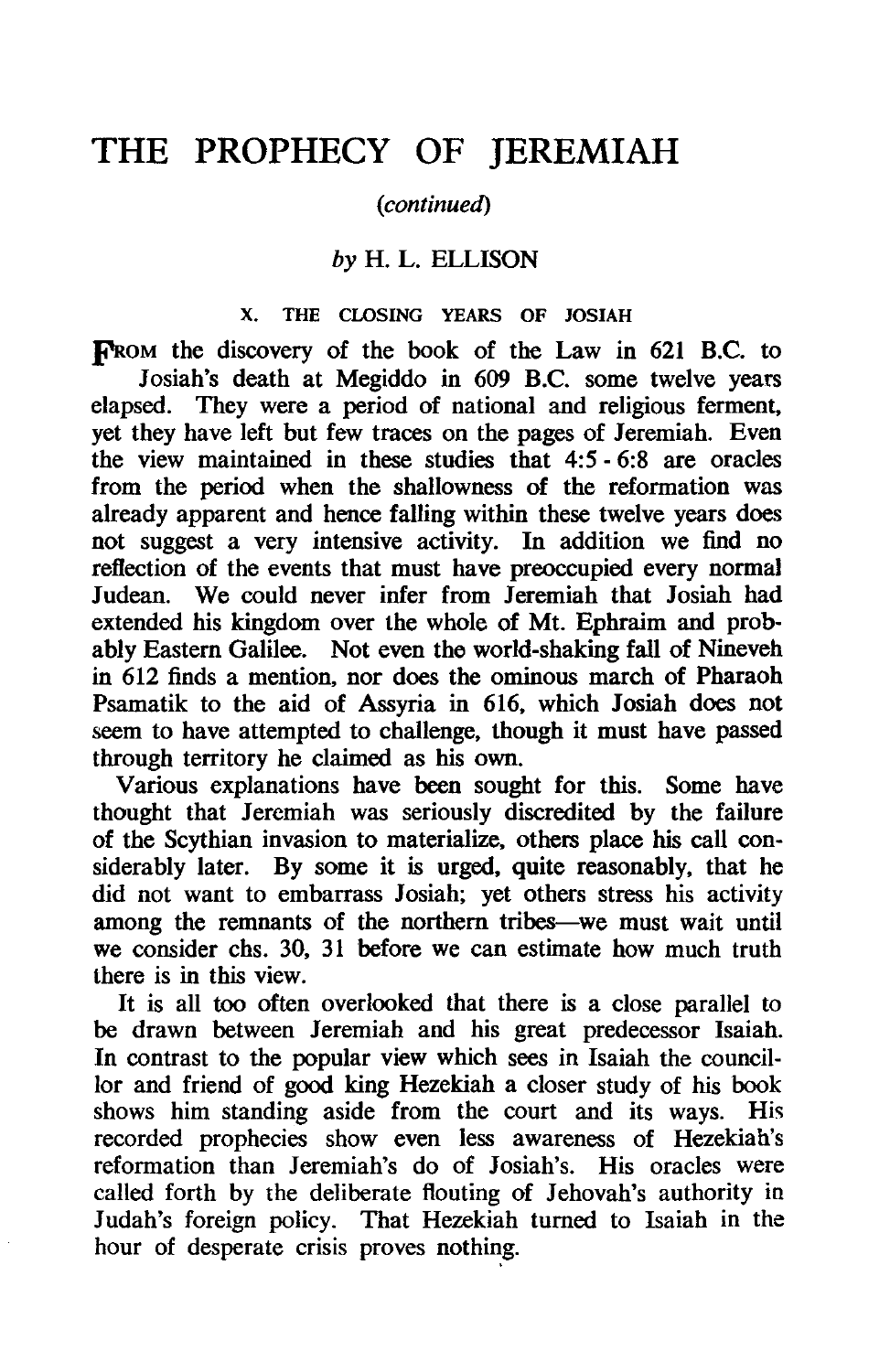It is love's labour lost to preach to the normal reformer. In his glow of inner self-righteousness it is impossible for him to believe that if his goal is right, his methods can be deeply wrong. It is not until the bitter harvest comes to be reaped that the prophet can resume his message with some hope of being heard. Jeremiah had pronounced his oracles of sure judgment; there was nothing left for him to do but to repeat them until the shadow of coming fulfilment fell across Judah.

- (6:2) Like a pleasant pasture Is the daughter of Zion  $?<sup>1</sup>$ 
	- (3) that the shepherds should come to her with their flocks. pitching their tents round about her, pasturing each his portion.
	- (4)  $\text{``Hallow}^2$  the battle against her! Up, let us attack at noon! Woe is us, for the day declines, for the shadows of evening are lengthening!
	- (5) Up, let us attack by night and destroy her fortified palaces !"
	- (6) For thus says the LoRD of hosts: "Cut down her trees, and cast up siege mounds against Jerusalem. This is the city with the judgment passed: 'There is naught but oppression within her.'
	- (7) As a spring's waters flow out, so her evil flows out. 'Violence and spoil' men hear in her; sickness and wounds are continually before Me.
	- (8) Let yourself be admonished, Jerusalem, lest My heart turn from you, lest I make you a desolation, a land not inhabited."

To Jeremiah there had not yet been revealed the instruments of God's judgment, nor how exactly the end would come to the condemned city (hence the ambiguity of vv. 4, 5, with their undertone of certain triumph by the enemy, however long it might

<sup>1</sup>This rendering involves a simple textual emendation going back to Comill and Volz and accepted by most modems.

<sup>&</sup>lt;sup>2</sup>The 'prepare' of R.V. text, R.S.V., Moflatt ('open the campaign') is inadequate. The mention of the religious rites is not a matter of course but a stress on the serious purpose of the invaders.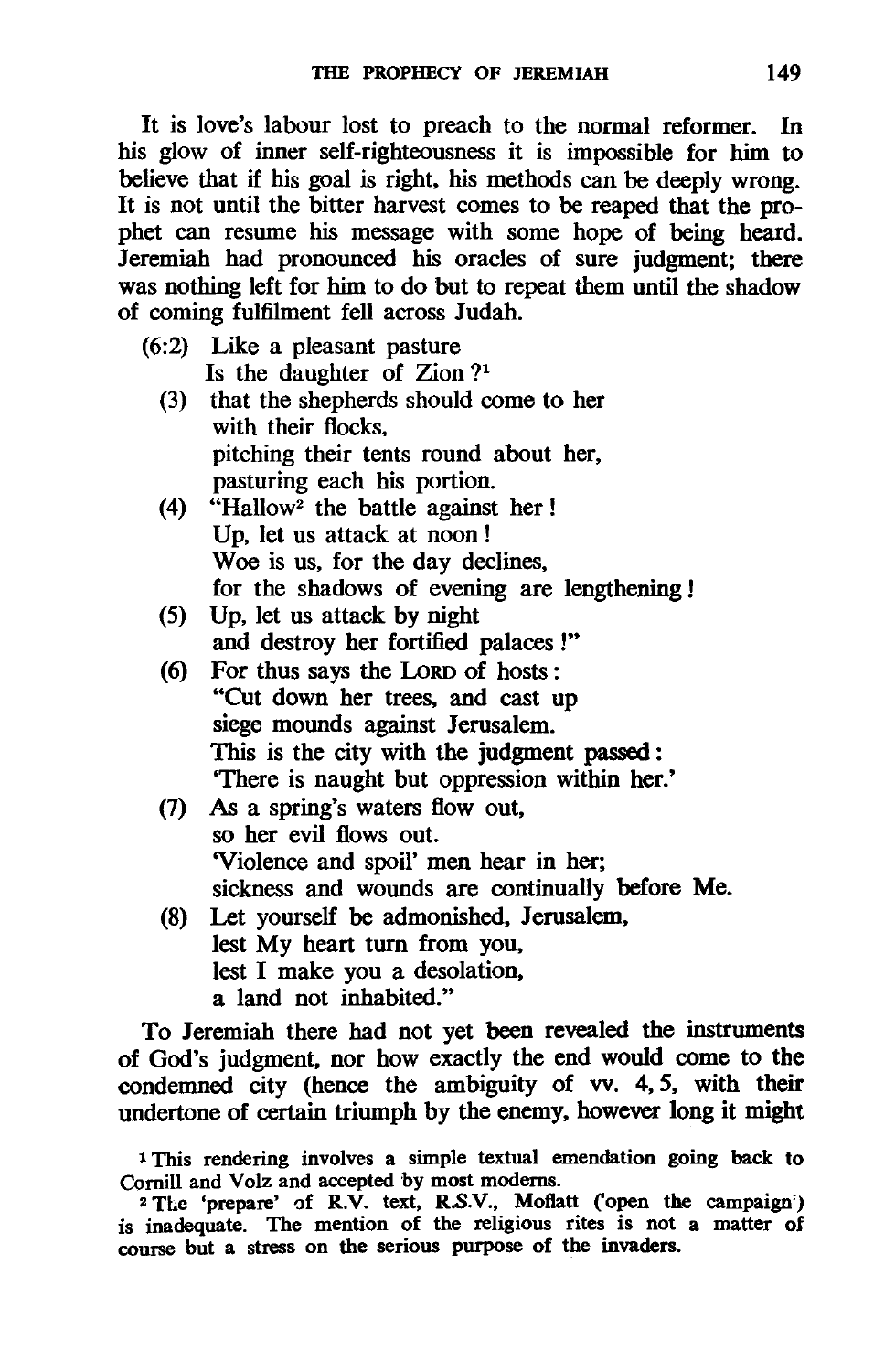take). But he could have no doubt that the end was certain. Our Lord was to say, "Out of the abundance of the heart the mouth speaketh" (Matt. 12:34). Even so in spite of all reformation Jerusalem was no more able to hide and keep its evil in check than a spring can refrain from pouring out its water. The stranger that came to the city might expect to hear of 'violence and spoil' as a matter of course, whether it was from the victims of the great who oppressed them, or from the oppressors themselves. There could be only one outcome. The heart of God (Heb. *nephesh)* would turn in revulsion from those that claimed to worship Him alone but denied its reality by the breach of His moral laws.

This is one more example of the many-sidedness of truth. Neither in the Old nor the New Testament are we given God's revelation by the mouth or pen of one man alone. We must always be prepared to create a composite picture from the testimony of more than one witness. Were we to base ourselves solely on the evidence of *Kings* and *Chronicles* we would be justified in thinking that the reign of losiah was one of the most glorious in Judah's history; so equally the picture in *Jeremiah*  might give us the impression that nothing had changed since the evils of Manasseh's reign. *Kings* and *Chronicles* see the outward respectability and prosperity, which indubitably existed; *Jeremiah* the hidden rottenness. We cannot fairly speak of ·'prophetic exaggeration". 3 Jeremiah has given his testimony to Josiah's personal integrity elsewhere (22:15, 16), but he had come to realize that just as illicit sexual passion continued unabated, though ritual prostitution had been abolished (5:7, 8), so behind the facade of royal justice the will of the mighty for unjust gain remained unchecked.

### *Jeremiah the Gleaner*

There must have come a moment, however, when Jeremiah grew tired of his role of unheeded" and unwelcomed proclaimer of divine judgment. This is mirrored in an oracle containing  $\alpha$  dialogue between the prophet and God (6:9-15). It seems clear that it was motivated by some unrecorded complaint by Jeremiah, for in the context God's command can hardly be anything else than His response to some prayer by the prophet.

(9) Thus says the LoRD of hosts:

"Thoroughly glean, as a vine,

a So H. Cuncliffe-Iones, *Jeremiah* (Torch Bible Commentaries). p. 52.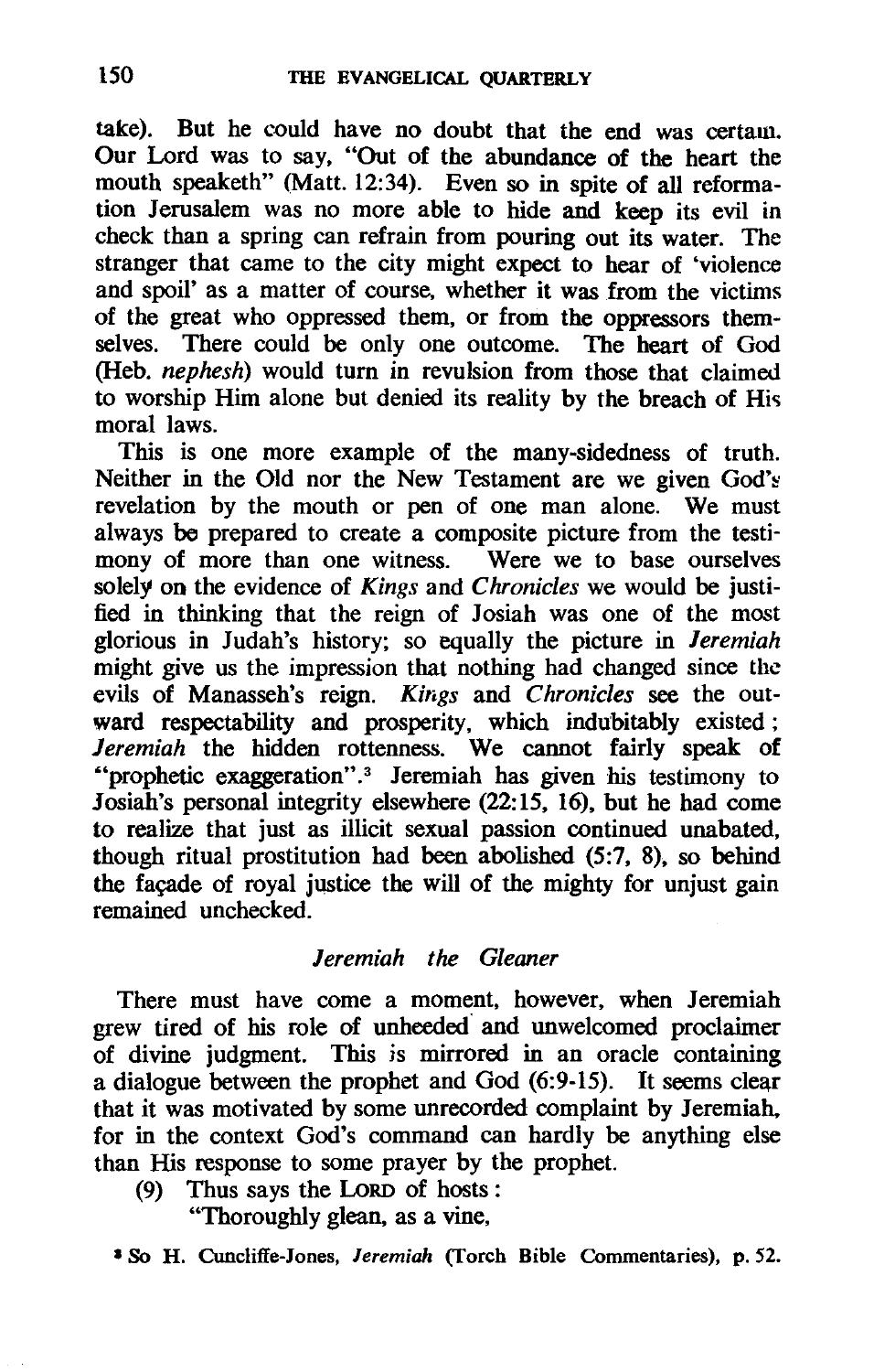the remnant of Israel; <sup>4</sup> turn your hand again as a grape-gatherer to the vineshoots."

- (10) "To whom am I to speak and testify that they may hear? I have found their ear deaf 5 that they cannot attend; I have found that for them the word of the LoRD is a disgrace in which they take no pleasure.
- (11) But I am full of the fury of the LoRD; I am weary with holding it in." "Pour it out on the young child in the street and also on the fraternity of the young men; for both man and woman will be captured. the old man with him who is full of days.
- (12) Their houses will be turned over to others. their fields together with their womenfolk. for I shall stretch out My hand over the inhabitants of the land" - says the LORD.
- (I 3) "For from the smallest to the greatest they have all set their hearts on gain; and from prophet to priest they all act falsely.
- (14) and heal the disaster of my people superficially. saying 'All is well, all is well', and all is not well.
- (15) They had to be put to shame, for they had committed abomination; they are not even capable of shame. they do not know how to blush. Therefore among the fallen they shall fall. in the time of their visitation  $\delta$  they shall stagger" says the LoRD.

In commanding Jeremiah to glean "the remnant of Israel", God is not using the expression in the technical sense so often found in the prophets of those that survive judgment or return from exile. It is a metaphorical use linked with the picture of

5 Literally 'uncircumcised'.

<sup>6</sup> The text of the parallel passage 8:12, which shows minor differences, has been followed.

<sup>4</sup> The minor textual change involved in the change from the 3rd person plural to the 2nd singular is suggested by the second half of the verse. and is universally accepted by recent writers, including R.S.V.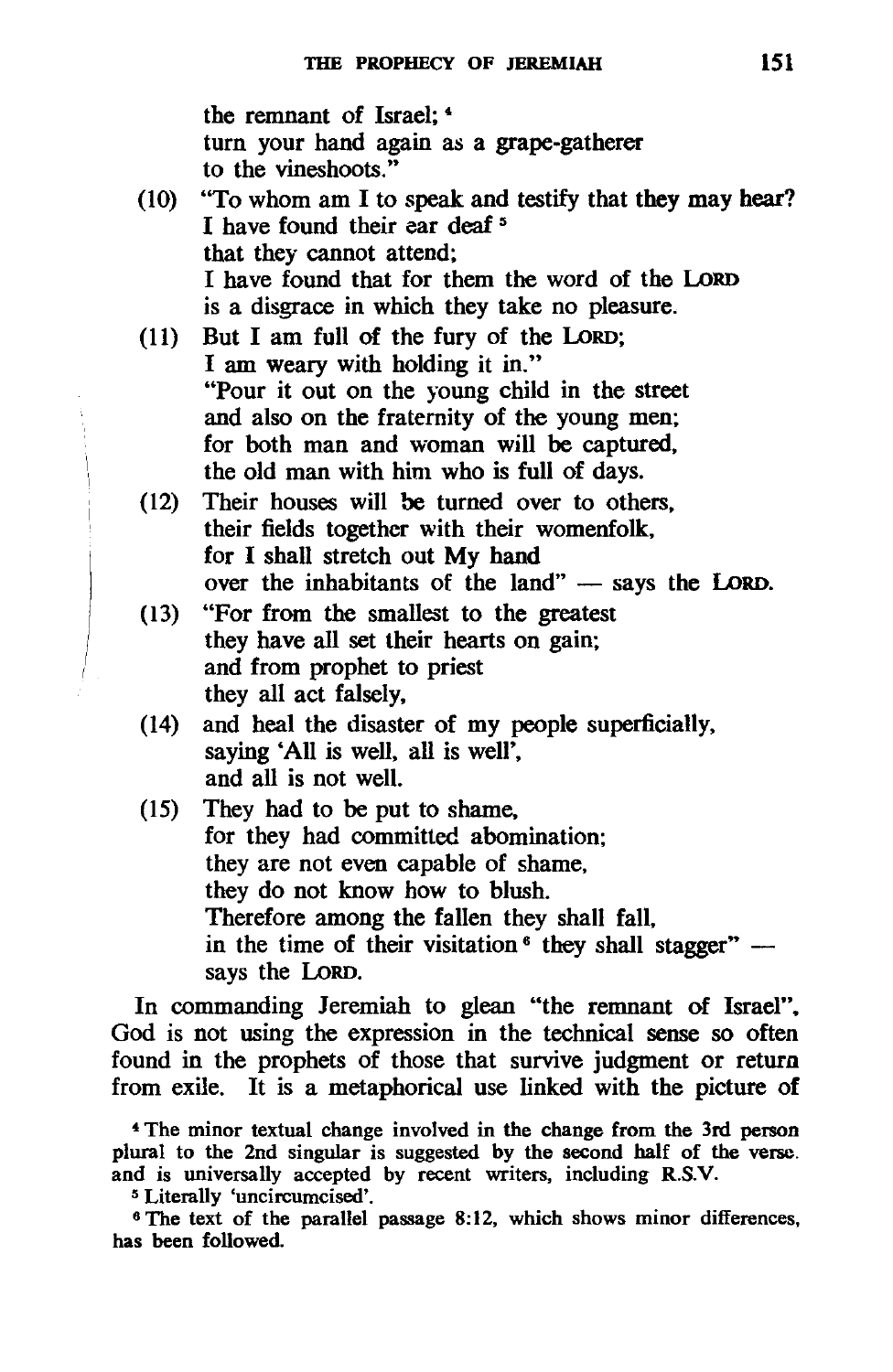the grape-gatherer gleaning the vine. In other words He telJs Jeremiah that his apparently fruitless prophetic ministry has been in fact the grape-harvest of the vine of Israel  $-$  it is hardly far-fetched to see in Is. 5:4.7 a picture of the fruit. which is here taken for granted. All that was left for Jeremiah to do was to glean. i.e. make sure that there were none who had failed to hear his message. He must turn to the individual toddler playing in the dust of the street  $-$  there are no adequate reasons for making *'olal* a collective or for overlooking its root meaning of 'suckling'. so long as we remember that the Oriental child is kept much longer at the breast  $-$  and break in on the bands of young men gathered for their intimate and private business. for when judgment fell, it would involve all regardless of sex or age.

The judgment was to be universal. for the inner greed was universal and had caused all to shut their eyes to realities. It is not likely that in referring to 'from prophet to priest' Jeremiah is merely echoing 5:30.31. Though the religious leaders encouraged the cry of 'All is well', they were certainly neither its sole begetters nor propagators. Rather when Jeremiah looked on the religious and civil leaders of the people, he considered the prophets the most responsible for and guilty in the prevailing circumstances (cf. Is.  $9:15$ ), and the priests the least blameworthy.

If the prophet was what he claimed to be. then he had the ability of seeing the realities hidden beneath the surface more clearly that any other. If he proclaimed 'All is well!' he was either a fraud who had no nght to the name of a prophet. or he was deliberately turning trom the vision God had given to him. It is improbable that Jeremiah had a soft spot in his heart for the priest because he was of priestly family himself. His for the priest because he was of priestly family himself. mitigation of priestly weakness was more probably due to his understanding of his difficulties. We are all too apt to think of the high-priesthood of the Tabernacle and the post-exilic period when we read of the Jerusalem priesthood under the monarchy. In fact the priests were little more than state officials under the thumb of the king. who ever since the days of Saul and the massacre at Nob had learnt to walk warily. The only leader they seem to have thrown up was Jehoiada (1 Ki. 11; 2 Chr. 23), and it is perhaps significant that he was the only high priest of whom it is recorded that he was married to a princess (2 Chr. 22:11). The fear under which they stood is sufficiently underlined by Azariah's calling eighty priests to his aid. when he withstood Uzziah (2 Chr. 26: 17. 18). For all that we are left to infer that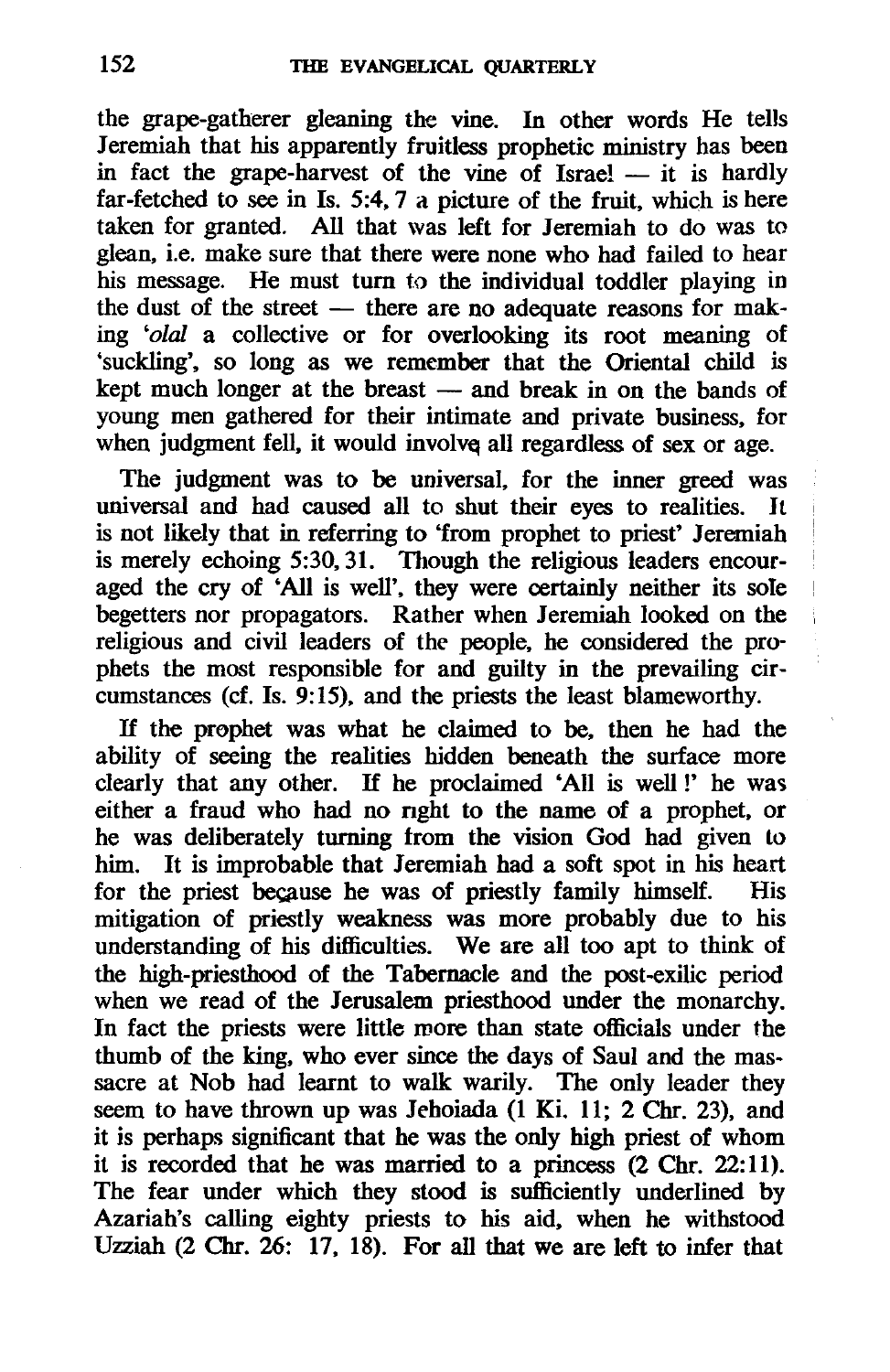however much they bowed to the will of apostatizing kings. they never yielded to them in their hearts, for there is never any question of the deposition of the Jerusalem priests for heathen practices (cf. also Ezek. 44:15). So while on the one hand they deserve our sympathy and even praise, they were obviously broken reeds. where it was a question of inner reformation and not of outward ritual.

If this interpretation of 6:9-12 is correct  $-$  and we shall see that it is confirmed by  $6:27-30$  — it shows that we need neither take Jeremiah away from Judah and make him a prophet to the North nor postulate a period of virtual silence. In one form or another he repeated the refrain of coming judgment. Ch. 6: 16-26 represents only some of its later variants. Israel had reached a stage in its spiritual history when it no longer needed a new revelation of God but the will to respond to that already given. That is why Jeremiah says in verse 16 :

Thus says the LoRD :

"Stand at the cross-roads and see:<sup>7</sup> ask after the paths on which you went at the first, ask which is the good way. and then walk in it; so you will find rest for yourselves. But they said. 'We will not walk in it'."

His predecessors might illumine aspects of God's character and will which might be overlooked in the covenant revelation at Sinai; Jeremiah's task was above all to reveal Judah's apostasy in the deeper motives of heart and mind. It is true he was yet to hold out a new hope of a new revelation of God's power, but that had to wait until the moral and spiritual failure of the people had been made clear beyond cavil.

# *Jeremiah the Assayer of his People*

There is no evidence that would support a dogmatic assertion that the oracle of 6:27-30 was given at the end of Josiah's reign. But earlier we assumed that chs. 1-6 do in fact cover Josiah's reign. and we hope to show later that there is nothing in chs. 7-20 that need be attributed to this period. If we may for the present accept this as a working hypothesis, it will hardly be denied that this oracle is a deliberate epilogue to chs. 1-6. It

7 The textual emendation proposed by G. R. Driver and followed *inter alios* by Rudolph and Weiser. 'stand on the first ways', has very much to commend it, especially because it so strikingly improves the parallelism.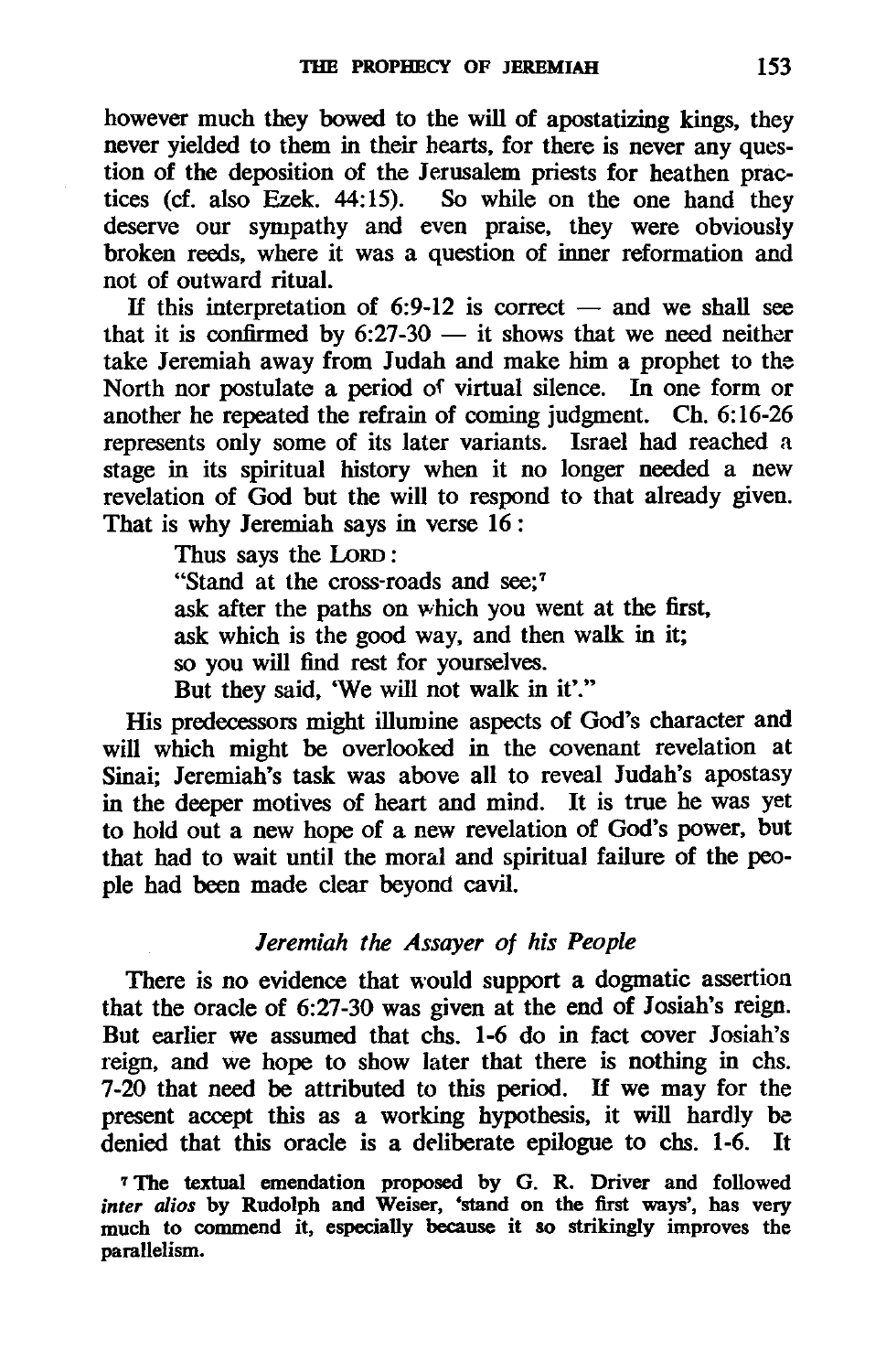is addressed to Jeremiah himself. and there is no reason to sup· pose that at the first it was intended for the people as well. It will not matter then, if we cannot date it with certainty  $-$  it will hardly be earlier than 6:  $9-12$  - so long as we do not try to move it from the general setting in which we find it. It is textually very difficult. and though its general meaning is not in doubt. the details of the translation suggested must be accepted with reserve.<sup>8</sup>

- (27) "I have made you an assayer among My people; you are to know how to test it and to assay its ways."
- (28) "They are all completely rebellious. going about as slanderers; all of them are destroyers.
- (29) The bellows snort; out of the fire comes only lead, copper and iron. The refiner has refined in vain; the wicked have not been removed.
- (30) Reject silver they are called. for the LoRD has rejected them."

My use of inverted commas suggests that vv. 28-30 are in fact Jeremiah's report back to God on his task as assayer. but there will be no difference in fundamental interpretation, whether the passage is so taken. or whether it is looked on entirely ar. God's oracle to Jeremiah. It is amply clear that if the latter verses are Jeremiah's report to God. they are accepted by Him as the true verdict on Israel.

God looked for true silver in His people. Silver is used instead of gold (cf. also Mal. 3:3) not because there is any suggestion that God is willing to accept a slightly lower standard of value. but because silver. in contrast to gold. is practically never found as a pure metal. and refining is essential to its production in a pure state. The effect of God's refining process through His word spoken by the prophet reveals different quali-

8 I have in large measure followed J. A. Soggin in *Vetus Testamentum*  ix (1959), pp. 95-98. He in turn bases much of his treatment on G. R. Driver's article in the *Journal of Theological Studies* vi (1955), pp. 84 ff. I prefer a certain amount of plausible emendation and rearrangement to the elimination of words and phrases as glosses, the more so, when it can be shown that they formed part of the text at the text at the earliest ascertainable date.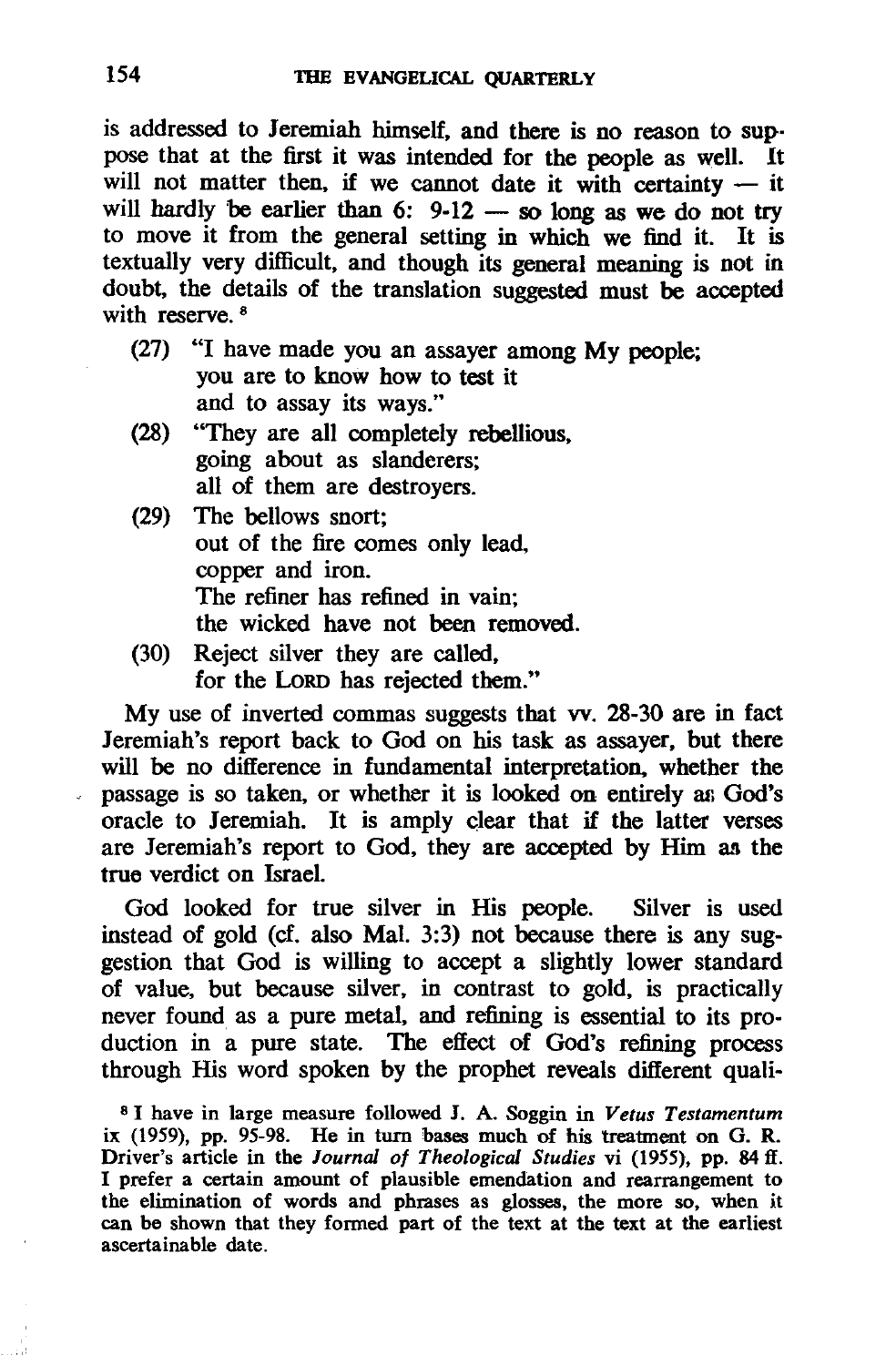ties of base metal present,<sup>9</sup> but whatever the value of the base metal in its right place, it is silver that God is looking for.

All this may be summed up by saying that the purpose of Jeremiah's earlier ministry was not to turn Judah back to God, but to show the people that the coming judgment was entirely justified, for the poison of Manasseh's reign had spread throughout society. In the eyes of man Jeremiah was a failure; in the eyes of God he had accomplished the purpose for which he had been called.

Many have found any such interpretation incompatible with their conception of the perfection of God. Yet it is one that has many parallels in the Old Testament and indeed in the New. In spite of Snaith's slighting remark,<sup>10</sup> this is the reason for the deep pessimism behind the message of Amos; he never has any real hope that he will be listened to. We find the note struck in Isaiah's commission (Is. 6:9-13), and unless we recognize it. we cannot understand Ezek. 1-24. In the New Testament we meet the thought again in passages like In. 9:39-41; Mk. 4:11, 12. Skinner has expressed it excellently, when he says:<sup>11</sup>

In the light of a fuller revelation of the character of God it is, indeed, impossible to think of His purpose except as a purpose of grace and mercy which, while respecting the independence of created personalities, and working patiently to evoke the free response of their will, genuinely seeks the salvation of all through the revelation of the truth. Yet on the other hand the moral universe is so constituted by its Maker that the sinful abuse of freedom brings its own punishment in hardening of the conscience, and a growing incapacity for fellowship with God. Thus it is true that God sent not His Son into the world to condemn the world, and yet by His coming the world is condemned. 'And this is the judgment, that light is come into the world, and men loved darkness rather than light, because their works were evil' (John iii. 19). This is the permanent religious fact which underlies the stem predestinarian doctrine of the prophets, and is the basis of their assurance that the purpose of Yahwe will finally prevail in spite of the sin and unbelief of men.

In the spring of 609 B.C. Josiah, still in the prime of life  $-$ 

<sup>9</sup>I have followed Driver and Soggin in transposing 'copper and iron' from v. 28 to v. 29. There seems no means of explaining the words in their present setting in the Hebrew.

10 "His national feelings are supporting his religious enthusiasms in his preaching against the wickedness of the North. We take this to be the chief reason why we miss in him those pleas and. tender regrets which are so pronounced a feature of the messages of Hosea and Jeremiah" *(The Distinctive Ideas of the Old Testament,* p. 116).

11 *Prophecy and Religion,* pp. 16lf.